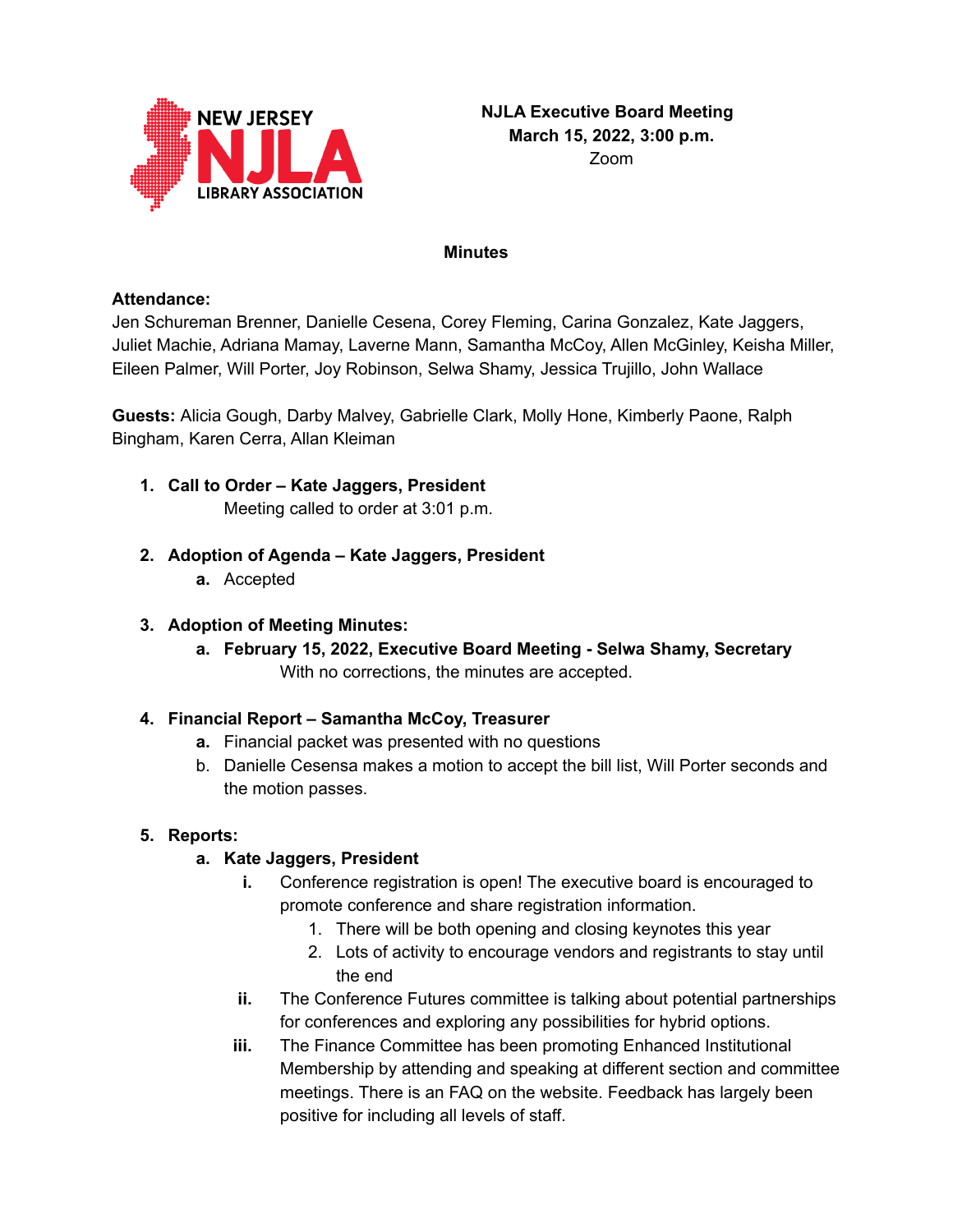- **iv.** Thanks to Member Services for sponsoring last month's NJLA Town Hall and to Juliet Mache and Jessica Trujillo for hosting. The level of engagement was rewarding.
- **v.** The Board Budget Committee is actively planning for FY23.
- **vi.** The Employee Relations Committee is working on the Executive Director performance review, and has been seeking input from the Board
- **vii.** NJLA Leadership and LibraryLinkNJ staff had been meeting monthly, focusing discussions on collaborating on professional development opportunities and effectively sharing the missions of our individual organizations.

### **b. Juliet Machie, Executive Director - Full [Report](https://njla.memberclicks.net/assets/Exec_Board_Minutes_Docs/Board_Docs_2021-22/Exec%20Dir%20Report%20March%202022.pdf)**

- **i.** Budget Advocacy As of today, 17 legislative visits have been completed.
	- 1. The Per Capita State Aid Bill, A3647, was introduced on March 1 by Assemblyman Daniel Benson. The bill asks for a \$10.5 million supplemental appropriation to restore the PCSA to full funding.
	- 2. Also advocating for the Library Network Aid Bill and library funding from NJ's ARPA funds.
	- 3. Assembly Budget Hearings are scheduled for March 21 and 23. Juliet will have a three-minute verbal testimony and will be submitting written testimony. The schedule for Senate hearings has not yet been published.
- **ii.** ALA Meeting with Congressman Jefferson Van Drew's Aide, Blake Thelander on March 8. Jen Nelson and Kathleen Moeller-Peiffer also participated in the meeting.
- **iii.** NJLA Town Hall thanks to those who attended. The engagement was inspiring, thanks to Member Services.
- **iv.** EDI Town Hall February 24 over 130 people attended.Thanks to Rosie Grant for facilitating, and to Kate Jaggers, Jennie Pu, Ralph Bingham, Jen Nelson, Ellen Pozzi, Kurt Wagner, Pat Pavlak, and Keisha Miller for presenting. Intend to convene additional partners including NJLA's Diversity & Outreach section, Library Workers of Color, NJLTA, NJASL, VALE, and NJALA.
- **v.** LibraryLinkNJ thanks to Ralph Bingham and the Executive Board for a commitment to working with NJLA. They have committed to sponsoring scholarship and will sponsor an EDI pre-conference as well as 10 diversity conference scholarships for library workers.
- **vi.** Juliet did an interview with NJ 101.5 FM Radio on February 17 and NJ Spotlight News featuring a story about the Library Construction Bond.
- **vii.** NJLA Ambassadors thanks to those making the rounds in promoting Enhanced Institutional Memberships, updating on Public Policy, and sharing information about the new Equity Scholarships.
- **viii.** Congratulations to Springfield Public Library for reopening its doors after six months due to severe damage from Hurricane Ida.
- **c. Eileen Palmer, ALA Councilor - Full [Report](https://njla.memberclicks.net/assets/Exec_Board_Minutes_Docs/Board_Docs_2021-22/ALA%20Chapter%20Councilor%20Report%20March%202022.pdf)** from Council Meeting on March 10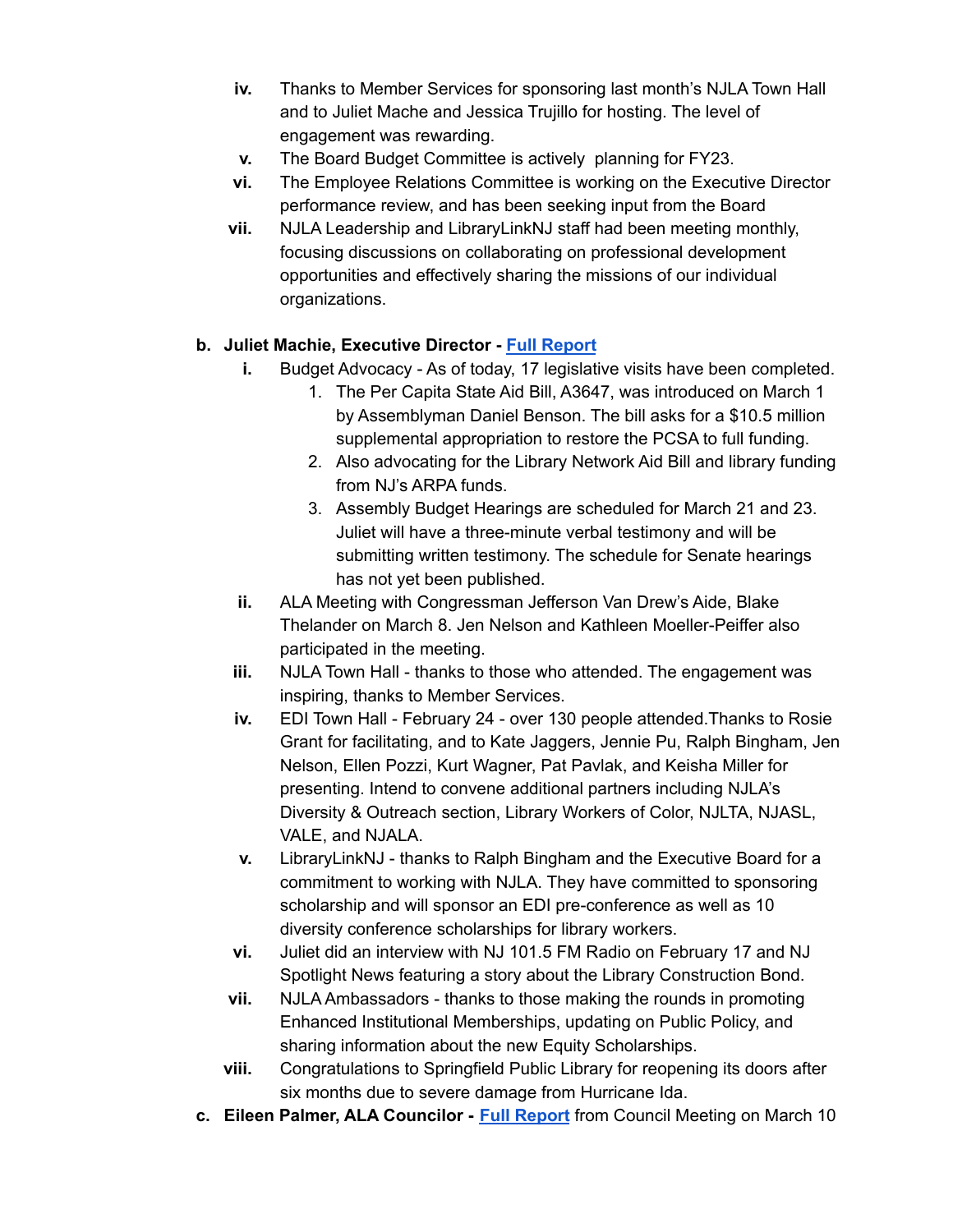- **i.** Resolution to Support School and Youth Services Librarians Facing Increased Intellectual Freedom Challenges, ALA CD#51 - passed unanimously, which is rare.
- **ii.** Resolution to Promote Equity, Diversity, and Inclusion (EDI) Efforts in AASL While Addressing Historical Effects of Racism, ALA CD#52 passed by a strong majority. Some concerns were expressed, but it was more important to pass it now. Could be a potential model for other divisions and chapters.
- **iii.** Resolution Calling on the US Executive Branch to Drop All Charges Against Julian Assange, ALA CD#53 - Social Responsibilities Round Table. Eileen thinks it isn't a good idea for ALA to take a position on legal issues - this did not pass.
- **iv.** Transforming ALA Governance (TAG) (Part 3), ALA CD#35a-35c passed. Eileen voted against this and Betty Turock spoke against this, but it is time to move on. There will be other votes before it goes to the membership.
- **v.** Resolution related to Structure, Composition, Purpose, and Meetings of ALA Council, ALA CD#54. This motion was not debated or acted on. Its future is unclear in light of the TAG
- **vi.** motion.
- **vii.** Eileen was appointed to the Chapter Relations Committee starting in July.

### **6. New Business**

### **a. Vice Chair Appointments**

- **i.** Leadership & Education: Cassie Collucci, Somerset County Library System
- **ii.** Public Policy: Danielle Cesena, Livingston Public Library and Jennie Pu, Hoboken Public Library.
- **iii.** Jessica Trujillo moves these appointments, Jen Brenner seconds, Danielle Cesena abstains and the motion passes.

# **b. Nominations & Elections Committee – Executive Board Election Results**

- **i.** First Vice President: Carina Gonzalez
- **ii.** Second Vice President: Allen McGinley
- **iii.** Secretary: Heather Dalal
- **iv.** Treasurer: Allan Kleiman
- **v.** ALA Councilor: Laverne Mann
- **vi.** Members-at-Large: Selwa Shamy, Ally Blumenfeld, Lynette Fucci
- **vii.** Academic Member-at-Large: Adriana Mamay
- **viii.** A special election will need to take place to fill three vacated positions.
- **c. Strategic Planning Task Force - Jessica Trujillo**
	- **i.** Jessica presented the **FY23 Operations Plan, July 1, 2022 - June 30, 2023**
	- **ii.** The Board suggested modification to Point 2, "Develop and implement focused strategies for the recruitment and retention of membership." Engagement will be included in this statement.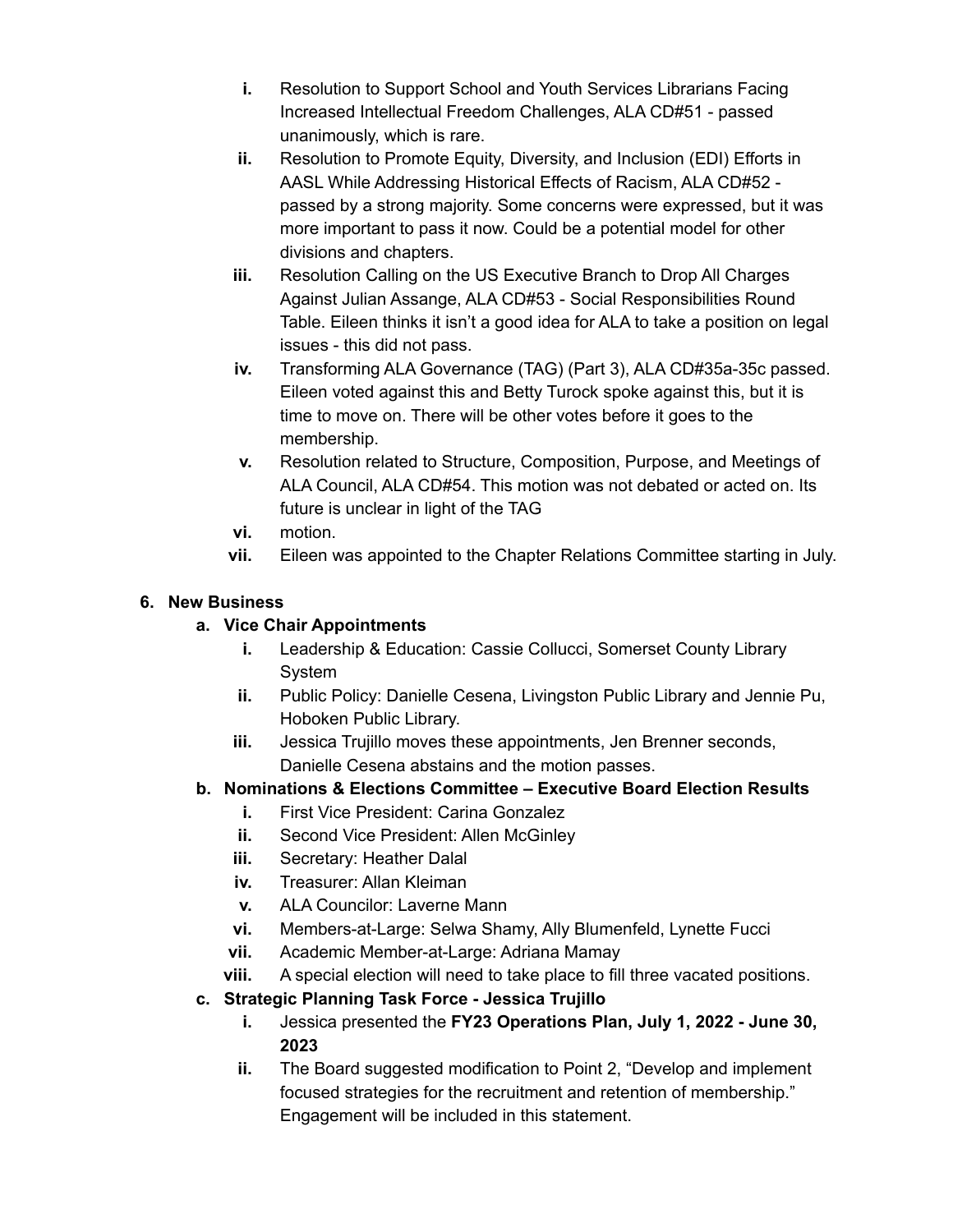- **iii.** This is a recommendation from the task force. The recommendation was passed unanimously.
- **iv.** Additional documents have been added to the board packet that do not need board approval and are for informational purposes.
- **d. Scholarship Committee Update**
	- **i. Acknowledgement of LibraryLinkNJ Donation** Many thanks to the LLNJ Board for making a commitment to financially support two equity scholarships at \$8500 each.
	- **ii. NJLA Equity Scholarships - John Wallace**
		- 1. ALA will not be able to be a partner this year.
		- 2. NJLA will move forward to issue scholarships. This proposal means the full \$8500 will go to the scholars instead of only \$5000. ALA required a stipend for travel and some for administrative purposes, so without the partnership all the funds can go to tuition.
		- 3. Deadline for applications is April 15.
		- 4. Working with Rutger University to promote this opportunity. They are still fully committed even without the partnership with ALA.
		- 5. A web of support includes Diversity & Outreach Section, Library Workers of Color Section, Leadership & Education Committee, Members Services Committee.
		- 6. Juliet Mache will create a Memorandum of Agreement for our partners.
		- 7. Recommendation from the Scholarship Committee. Approval to move forward in the current capacity without ALA. The motion passes unanimously.

# **e. Board Organizational Subcommittee Update**

- **i.** Proposal to establish an Archives & History Committee. The Archives & Records Task Force recommends creating a standing committee to focus on NJLA history and archives. This committee was first authorized in 1972 and was reinstated as a task force in 2021.
- **ii.** Samantha McCoy suggested allocating funds for the work this committee will need to do. Kate Jaggers said this will need to be kept in mind when drafting the FY23 budget.
- **iii.** As recommended by the Archives & Records Task Force and the Board Organization Subcommittee, the motion passes.

# **f. Conference Committee Update**

- **i.** Registration = 80+ people have registered to date
- **ii.** Vendor and sponsorship funds are up to \$44,000 and \$15,000 in verbal commitments.
- **iii.** As previously approved by the Board, masks will be optional, however, a vaccination card will be required or a negative COVID-19 test.

# **7. Old Business**

# **a. Intellectual Freedom Statement**

Some discussion was brought to the Board about speaking out about censorship